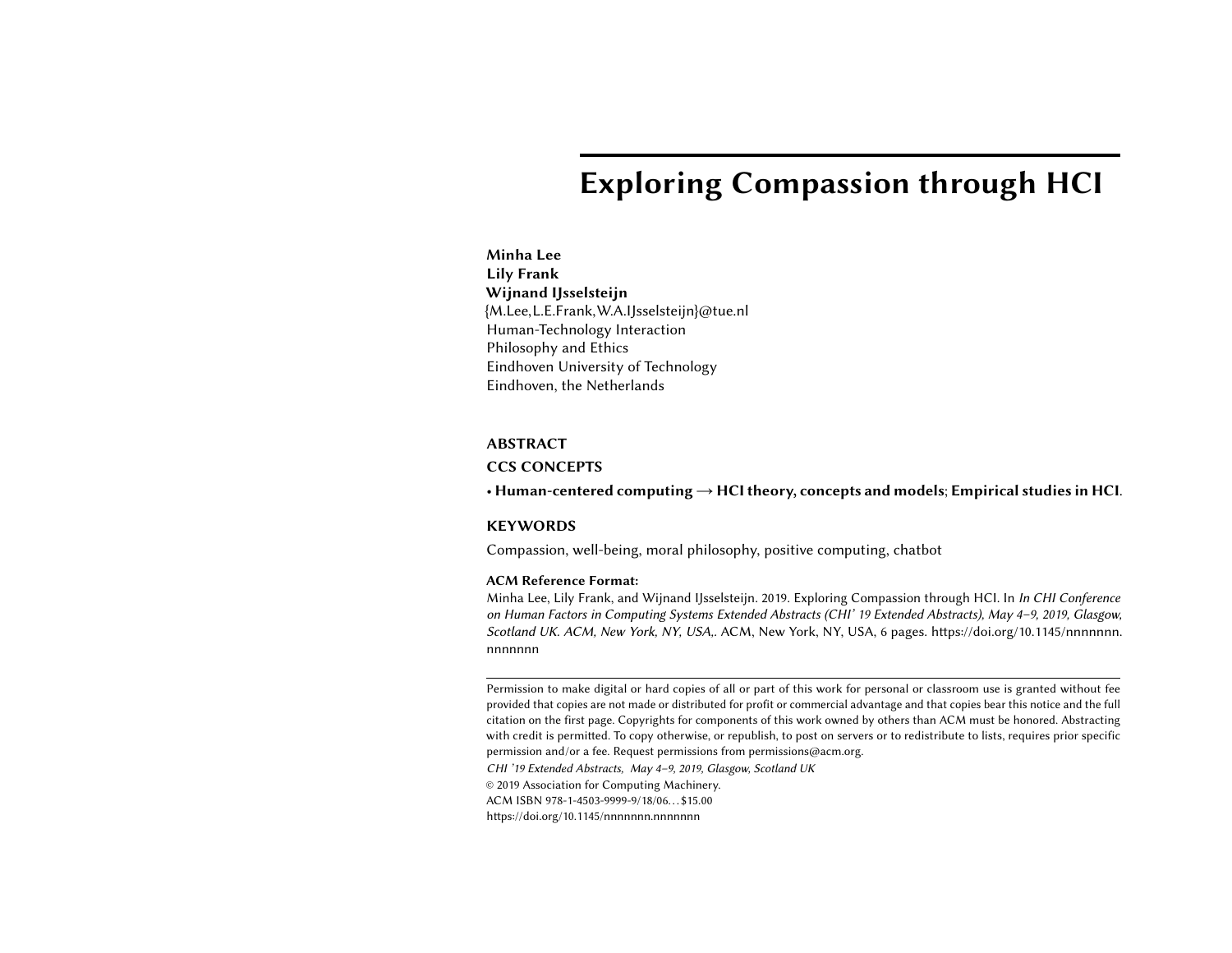# INTRODUCTION

Compassion as concept has a long history in moral philosophy [\[16,](#page-5-1) [17\]](#page-5-2), and more recently in moral psychology [\[4,](#page-4-0) [11\]](#page-5-3). It is especially relevant to positive computing (technology for well-being), an emerging area in human-computer interaction [\[1\]](#page-4-1). Positive computing is concerned with various forms of technology for human flourishing. A goal of positive computing is to design technology for psychological well-being [\[1\]](#page-4-1). A way to bolster psychological well-being is through compassion towards oneself and others [\[23\]](#page-5-4). Technology can be helpful in this regard [\[1\]](#page-4-1), specifically when people can show compassion towards a technological entity as a way to become more self-compassionate [\[9\]](#page-5-5).

#### COMPASSION IN PHILOSOPHY AND PSYCHOLOGY

Compassion has been championed as the basis of morality [\[17\]](#page-5-2). It is a morally relevant emotion or motivation [\[7\]](#page-4-2) that spans Eastern, e.g, Mahayana Buddhism or Confucianism, and Western, e.g. Aristotelian ethics or German post-Kantianism, philosophical traditions.

Compassion in the Buddhist tradition is to tend to suffering of sentient beings; suffering is the common denominator of living creatures and to be compassionate is to be mindful of lessening others' and one's own suffering [\[18\]](#page-5-6). To alleviate oneself from suffering that comes with being alive can put one on the path towards enlightenment. This was the case since early Buddhist traditions (origins are traced to 500 B.C.). In comparison, Mahayana Buddhism emphasized one's connectedness to others' suffering, meaning that seeking enlightenment is to be in unity with living beings, above and beyond the goal of cessation of one's own suffering. Compassion is a part of the four divine abidings (brahmavihara) of Buddha's teaching: loving kindness (to practice unbounded, benevolent love) , compassion (to be moved by suffering of living beings), sympathetic joy (to share others' happiness as one's own), and equanimity (to not be enslaved by fleeting emotions) [\[19\]](#page-5-7).

Suffering that underlies compassion is a complex experience that cannot be easily labeled as positive or negative. Some can thrive from suffering while others may wish to distance themselves from it. Intrapersonally, one's relationship to suffering can fluctuate over time. By being one with others' suffering, compassion offers an ego-less perspective through shared suffering, and provides a moral orientation, i.e., the greater humanity is merely ""myself once more"" [\[17,](#page-5-2) p. 277], not based on rational knowledge, but from subconscious altruism towards all beings. From a different angle, to suffer is to cherish what it means to be human [\[14\]](#page-5-8). When operationalizing compassion in mental health endeavors, the ability to conceptualize and emotionally relate to suffering matters the most, and this relatability can nurture compassion [\[21\]](#page-5-9).

Compassion is related to other emotions such as sympathy, empathy, grief, or pity [\[2,](#page-4-3) [13,](#page-5-10) [15\]](#page-5-11). Empathy can have a "dark" side. Suffering can cause empathic distress— a helpless, negative feeling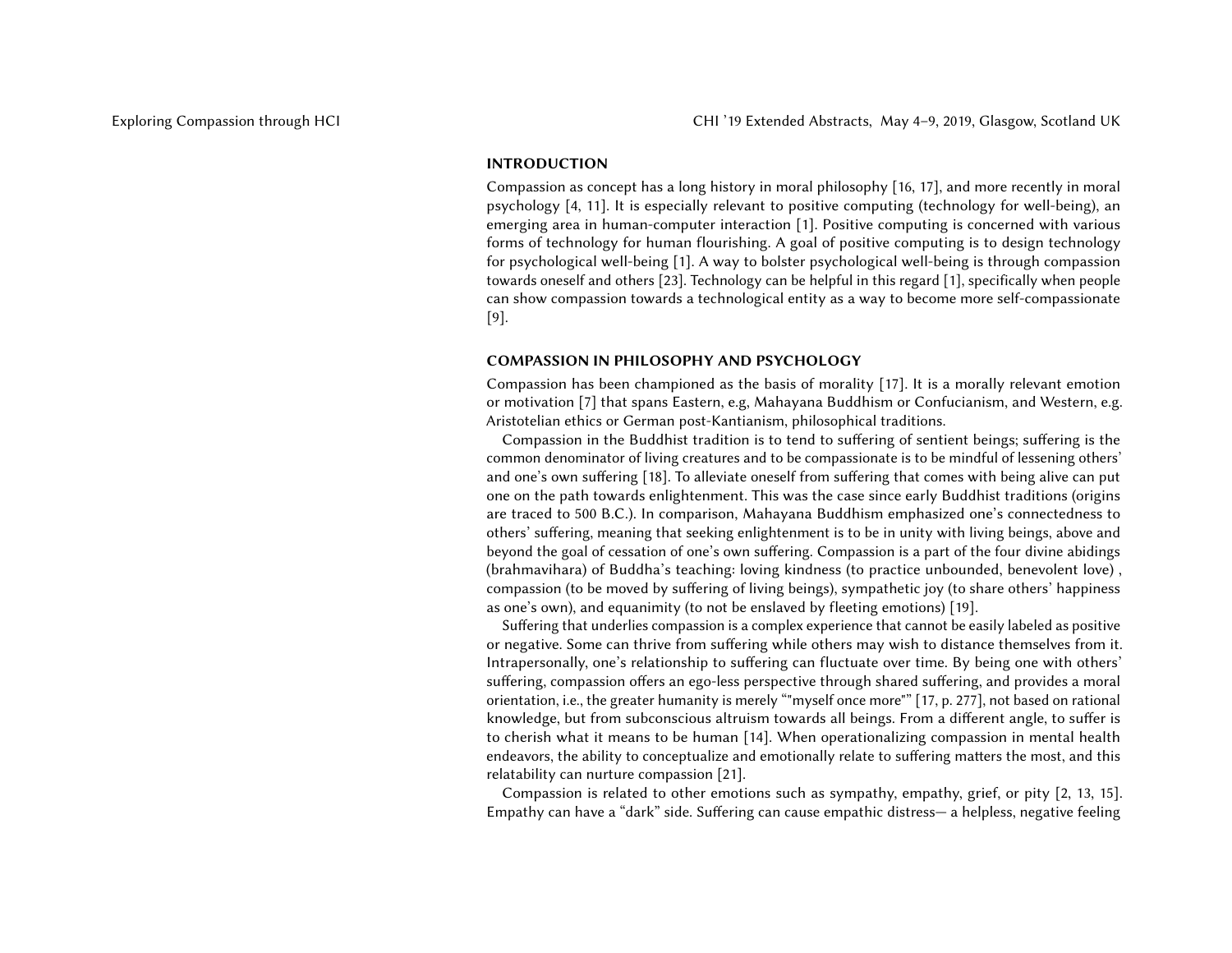of vicariously experiencing others' suffering, rather than activating altruistic motivation underlying compassion [\[1,](#page-4-1) [13\]](#page-5-10). Physiological markers and facial expressiveness of compassion and empathy can be difficult to disambiguate [\[13\]](#page-5-10). Yet, brain imaging demonstrates more distinct differences, for neural mechanisms underlying empathy and compassion activate divergent pathways; when exposed to others' suffering, compassion training showed to enhance positive affect, counter negative affect, and decrease empathic distress, compared to empathy training that only activated negative affect and empathic distress [\[8\]](#page-4-4). Compassion can require a learning process, unlike empathic relatedness to others that comes more automatically, which can lead to distress. Thus, compassion has a distinct emotional profile that captures how we socially relate to others and oneself [\[5\]](#page-4-5).

Self-compassion means to positively care for oneself even in times of difficulty [\[11,](#page-5-3) [23\]](#page-5-4). It helps individuals be resilient to negative psychological states like rumination or excessive self-criticism through three sub-components: self-kindness, connectedness to others as shared humanity, and mind-fulness of one's emotions and attitudes [\[11\]](#page-5-3). Furthermore, self-compassion brings about well-being. A meta-analysis of self-compassion and well-being shows a strong relationship, with some sampled studies demonstrating causal effect [\[23\]](#page-5-4). Self-compassion thus drives one towards well-being when one kindly views personal failings as something that could happen to anyone else, without overidentifying with self-criticism through a balanced, mindful perspective. While self-compassion is intrinsic to compassion in general, what we are dealing with is compassion's hand in motivating self-care.

Much of current discussion on self-compassion has ancient roots. Aforementioned four divine abidings of Buddhism [\[19\]](#page-5-7) are infused into three pillars of self-compassion [\[11\]](#page-5-3). Self-kindness is to demonstrate loving kindness to oneself and mindfulness relates to equanimity, as in, being aware of one's emotional and mental states without being attached to them. Connectedness to others is intrinsic to how Mahayana Buddhism envisions the fabric of sentient beings. The conceptual intermingling of varying traditions and disciplines evince some consistency, which is helpful in designing a compassion-focused positive computing system for mental health care.

## SELF-COMPASSION CHATBOT

The effects of caring for and being cared by technological agents has been researched on, e.g. robots used for education [\[20\]](#page-5-12) or reciprocal-care robots for the elderly [\[10\]](#page-5-13), yet research is sparse on specifically using compassion for mental health care with conversational agents. As one instantiation of positive computing technology, a chatbot named Vincent was deployed to increase self-compassion of its users [\[9\]](#page-5-5). Participants' pre- and post- self-compassion scores [\[11\]](#page-5-3) were compared, with two weeks of interaction (once per day) with Vincent as the experiment period. Vincent was on Facebook messenger and was not programmed with AI, i.e, it had pre-structured conversations that did not vary according to what participants said. Vincent used text, emojis, and gifs and as an empirical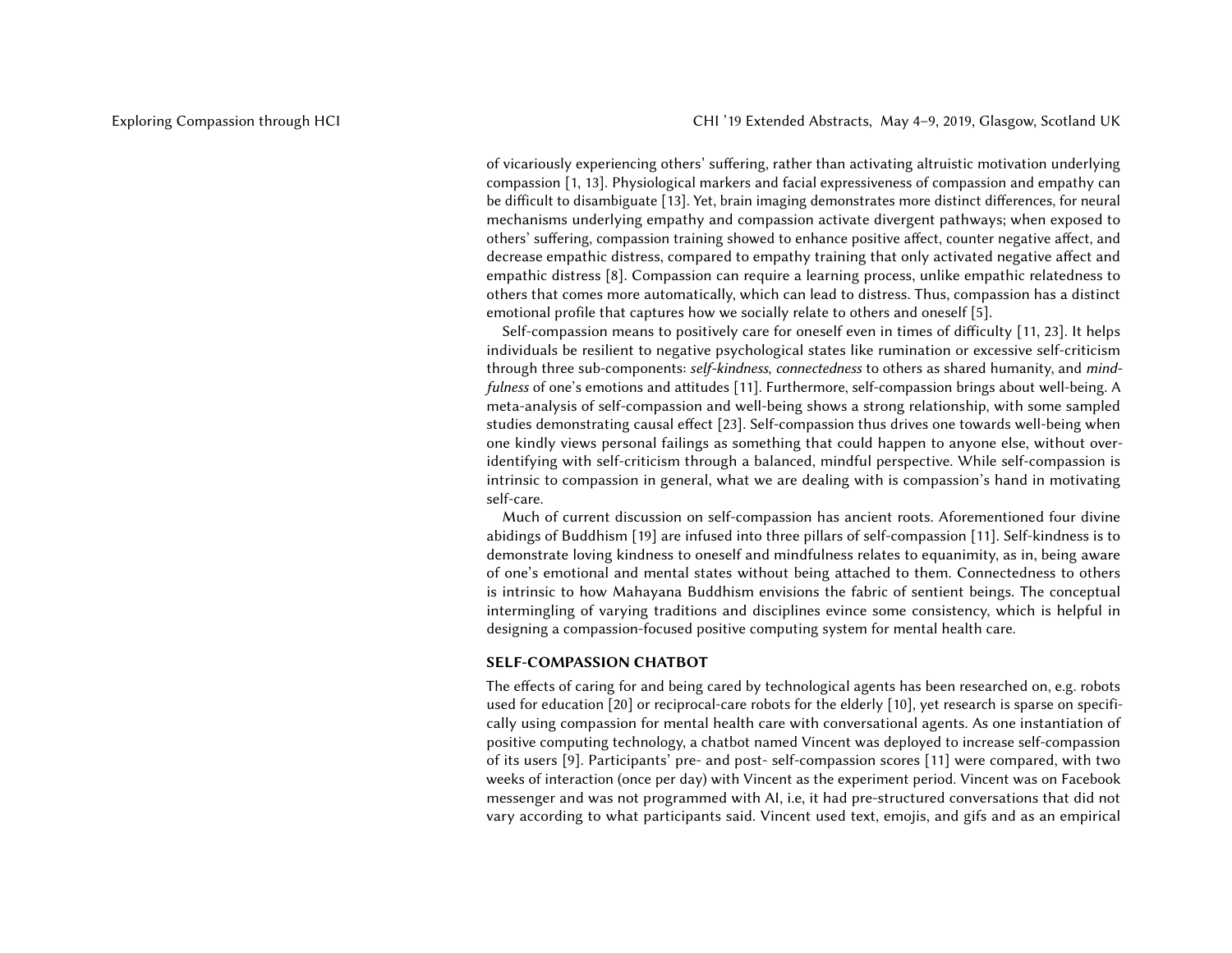study, there were two conditions. Care-giving Vincent gave participants opportunities to care for themselves through self-compassion exercises [\[12\]](#page-5-14), e.g., "would you like to do a gratitude journal entry? This gives you a chance to reflect on your day". Care-receiving Vincent shared its moments of suffering with participants and sought care from them based on scenarios from the self-compassion and self-criticism scale [\[3\]](#page-4-6) that were re-envisioned to fit a chatbot, e.g., "I'm a robot for crying out loud! All I am is literally a piece of code, and I failed a programming course...I'm a complete failure!" Care-receiving Vincent significantly increased participants' self-compassion scores, but caregiving Vincent did not significantly increase self-compassion scores [\[9\]](#page-5-5). What is telling is that giving people opportunities to be compassionate towards a suffering chatbot influenced their own self-compassion. While Vincent was far from being a sentient, living entity, people's ability to relate to and care for a chatbot shows promising ways to utilize compassion in mental health care. Whether we pity or show compassion towards a suffering chatbot is secondary to the potential that observing suffering of a technological entity can help us be more compassionate towards our own suffering. This brings about larger philosophical implications regarding compassion.

# DISCUSSION

Philosophy and psychology have grappled with how compassion works for millennia, and they not only enrich positive computing, but also are required partners in applying age-old concepts like compassion to mental health technologies. We did not cover compassion comprehensively here. There are countless other efforts to better understand compassion, e.g., the role of reason in fine-tuning compassion, a Kantian perspective [\[6\]](#page-4-7), or compassion with a socio-political dimension in later Asian philosophy, such as from a Confucian angle [\[22\]](#page-5-15). A more comprehensive treatment of compassion may be necessary when encountering emerging exploratory findings in HCI research, i.e., human-chatbot interaction leading to greater self-compassion [\[9\]](#page-5-5). To add, perhaps designing technology can not only be informed by philosophy, but technological explorations of philosophical concepts can also inform philosophy itself.

The construct of compassion that is inclusive of digital entities' expression of suffering brings up philosophically relevant (and non-exhaustive) questions: Does compassion only extend to "living" beings when a chatbot without sophisticated AI influences people's self-compassion, and should the definition of compassion then broaden to include technology (as ontological entities)? If being alive in a biological sense is not a necessary condition to be a recipient and giver of compassion, does suffering necessarily require the experience of "living" as a biological entity? Do experiences of empathic distress versus compassion differ depending on whether or not the giver/receiver of compassion is a form of technology rather than a human, and if yes, in what ways? If experiences of empathic distress and compassion differ between human-human and human-machine interactions, do they merit a new category of empathic distress or compassion? Are there potential ethical issues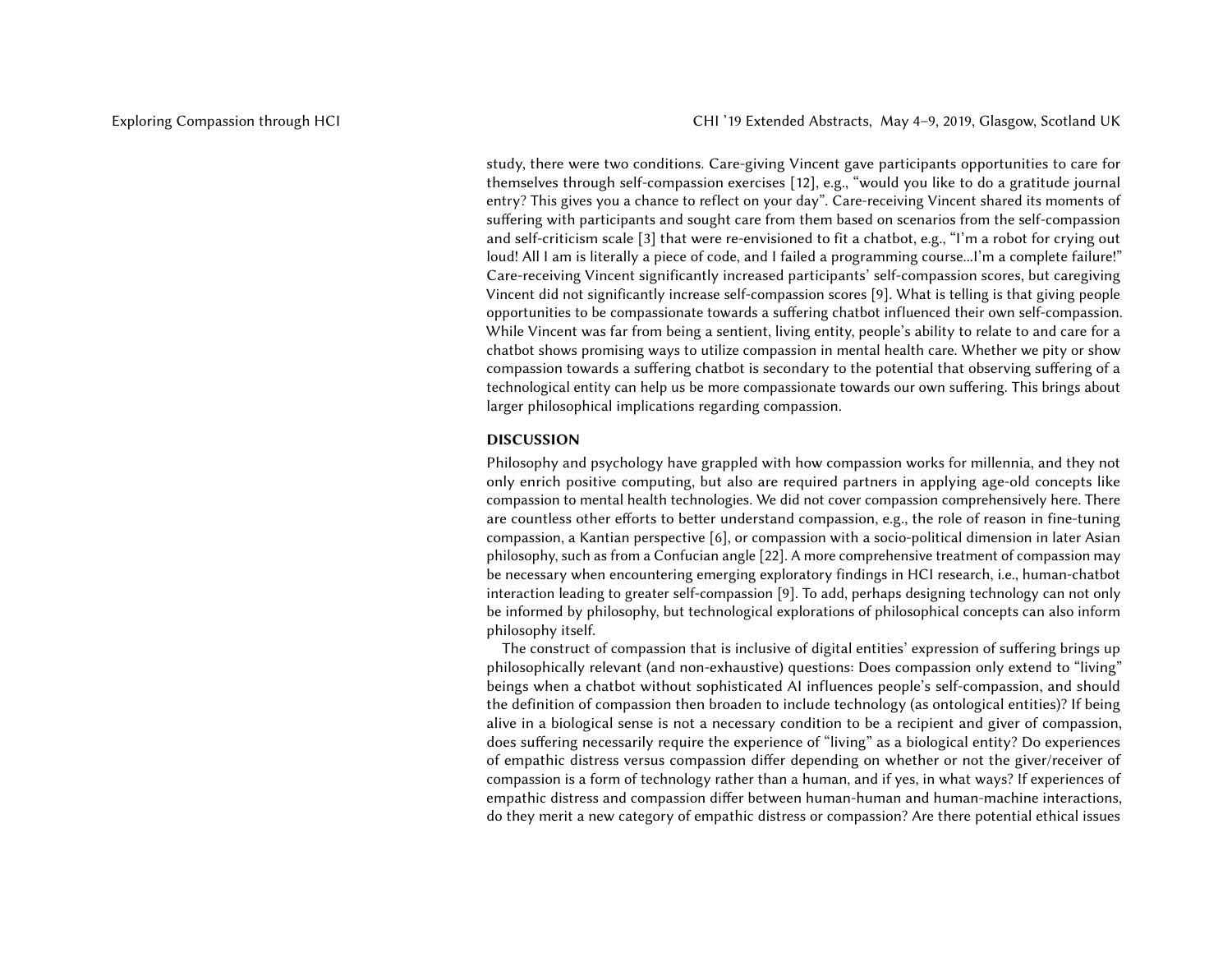regarding positive computing technologies that aim to increase people's self-compassion and if yes, what are they and how should they be approached?

#### CONCLUSION

The value of philosophically informed HCI research becomes undeniably clear when specified to an applicable concept or domain. As such, we attempted to present compassion as a nuanced moral emotion or motivation that has the potential to help one's psychological well-being when imbued into positive computing technologies. We have shortly outlined the development of compassion in philosophy and psychology, and how these disciplines can enlighten research on mental health technologies, like a chatbot for self-compassion. What we envision is how HCI can learn from and add to discussions in philosophy and psychology via designing permutations of technological systems that stand to exemplify concepts like compassion in a new light.

#### BIOGRAPHY

Minha Lee is a PhD student at the Eindhoven University of Technology, and is affiliated with both the Human-Technology Interaction and Philosophy and Ethics groups. She is supervised by Wijnand IJsselsteijn, Yvonne de Kort, and Lily Frank. Her research interests involve moral emotions and moral conflict, with the topic being morally relevant conversations with technological agents. A chatbot for self-compassion is one of inter-related projects on how HCI can be our moral lens. Technology can potentially help us understand our moral bearings in new ways, in which how we morally engage with technological entities is becoming increasingly pertinent to the future of our well-being. Previously, she graduated from the University of Amsterdam with a M.Sc. in Information Science, Pratt Institute with a B.F.A. in Digital Arts, and University of Minnesota - Twin cities with a B.A. in Philosophy.

# REFERENCES

- <span id="page-4-1"></span>[1] Rafael A Calvo and Dorian Peters. 2014. Positive Computing: Technology for Wellbeing and Human Potential. MIT Press.
- <span id="page-4-3"></span>[2] David E Cartwright. 1988. Schopenhauer's compassion and Nietzsche's pity. Schopenhauer Jahrbuch 69 (1988), 557–567.
- <span id="page-4-6"></span>[3] Caroline J Falconer, John A King, and Chris R Brewin. 2015. Demonstrating mood repair with a situation-based measure of self-compassion and self-criticism. Psychology and Psychotherapy: Theory, Research and Practice 88, 4 (2015), 351–365.
- <span id="page-4-0"></span>[4] Paul Gilbert. 2014. The origins and nature of compassion focused therapy. British Journal of Clinical Psychology 53, 1 (2014), 6–41.
- <span id="page-4-5"></span>[5] Jennifer L Goetz, Dacher Keltner, and Emiliana Simon-Thomas. 2010. Compassion: an evolutionary analysis and empirical review. Psychological bulletin 136, 3 (2010), 351.
- <span id="page-4-7"></span>[6] Paul Guyer. 2012. Schopenhauer, Kant and compassion. Kantian Review 17, 3 (2012), 403–429.
- <span id="page-4-2"></span>[7] Jonathan Haidt et al. 2003. The moral emotions. Handbook of affective sciences 11, 2003 (2003), 852–870.
- <span id="page-4-4"></span>[8] Olga M Klimecki, Susanne Leiberg, Matthieu Ricard, and Tania Singer. 2013. Differential pattern of functional brain plasticity after compassion and empathy training. Social cognitive and affective neuroscience 9, 6 (2013), 873–879.